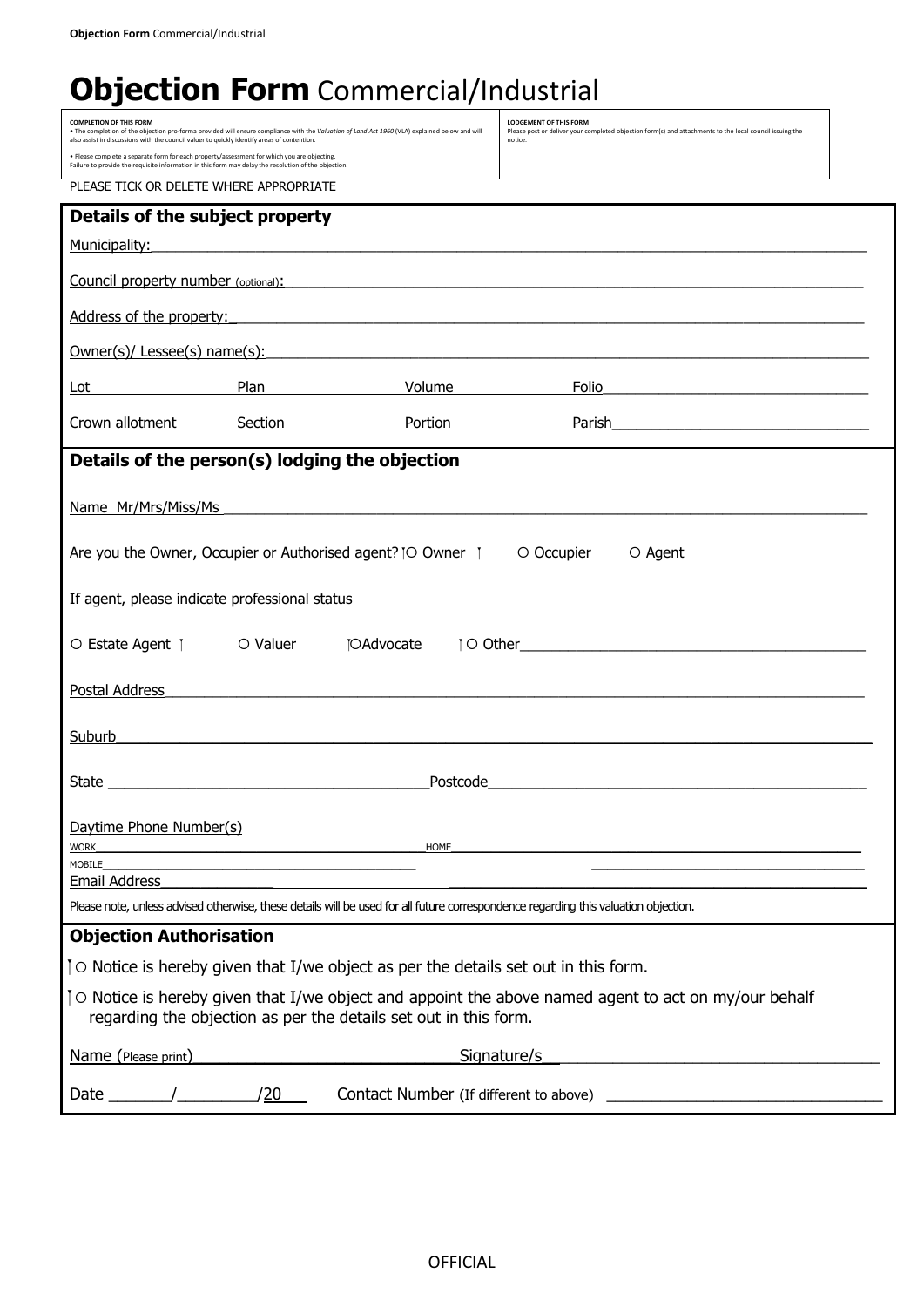| What are the grounds for objecting?                                            |                  |                                                                                                                                                                                                                        |  |  |  |
|--------------------------------------------------------------------------------|------------------|------------------------------------------------------------------------------------------------------------------------------------------------------------------------------------------------------------------------|--|--|--|
| Please indicate those that apply.                                              |                  |                                                                                                                                                                                                                        |  |  |  |
| O The value is too high.                                                       |                  |                                                                                                                                                                                                                        |  |  |  |
| O The value is too low.                                                        |                  |                                                                                                                                                                                                                        |  |  |  |
| O The interests held in land are not correctly apportioned.                    |                  |                                                                                                                                                                                                                        |  |  |  |
| O The apportionment of the valuations is incorrect.                            |                  |                                                                                                                                                                                                                        |  |  |  |
| O Lands which should be included in one valuation have been valued separately. |                  |                                                                                                                                                                                                                        |  |  |  |
| O Lands which should be valued separately have been included in one valuation. |                  |                                                                                                                                                                                                                        |  |  |  |
|                                                                                |                  | O The person named in the notice of valuation, assessment notice or other document is not liable to be so named.                                                                                                       |  |  |  |
|                                                                                |                  | O The area, dimensions or description of the land, including the AVPCC allocated to the land, are not correctly stated.                                                                                                |  |  |  |
| What do you think the valuation(s) should be?                                  |                  |                                                                                                                                                                                                                        |  |  |  |
|                                                                                |                  |                                                                                                                                                                                                                        |  |  |  |
|                                                                                |                  | Please indicate which value(s) you are objecting to. Include the council's valuation and your contended value(s).                                                                                                      |  |  |  |
| O Site Value                                                                   | Council value \$ | Contended \$                                                                                                                                                                                                           |  |  |  |
| O Capital Improved Value                                                       | Council value \$ | Contended \$                                                                                                                                                                                                           |  |  |  |
| O Net Annual Value                                                             | Council value \$ | Contended \$                                                                                                                                                                                                           |  |  |  |
| Valuation and Rate Notice details:                                             |                  |                                                                                                                                                                                                                        |  |  |  |
| Level of Value date shown:                                                     | 1 January 20     | Date received by post                                                                                                                                                                                                  |  |  |  |
| <b>Reasoning to support contended values</b>                                   |                  |                                                                                                                                                                                                                        |  |  |  |
|                                                                                |                  | Please provide a short summary of the reasons that demonstrate why your contended values should be preferred over<br>the valuation(s). Attach supporting documents or additional sheets if this space is insufficient. |  |  |  |
|                                                                                |                  |                                                                                                                                                                                                                        |  |  |  |
|                                                                                |                  |                                                                                                                                                                                                                        |  |  |  |
|                                                                                |                  |                                                                                                                                                                                                                        |  |  |  |
|                                                                                |                  |                                                                                                                                                                                                                        |  |  |  |
|                                                                                |                  |                                                                                                                                                                                                                        |  |  |  |
|                                                                                |                  |                                                                                                                                                                                                                        |  |  |  |
|                                                                                |                  |                                                                                                                                                                                                                        |  |  |  |
|                                                                                |                  |                                                                                                                                                                                                                        |  |  |  |
|                                                                                |                  |                                                                                                                                                                                                                        |  |  |  |
|                                                                                |                  |                                                                                                                                                                                                                        |  |  |  |
|                                                                                |                  |                                                                                                                                                                                                                        |  |  |  |
|                                                                                |                  |                                                                                                                                                                                                                        |  |  |  |
|                                                                                |                  |                                                                                                                                                                                                                        |  |  |  |
|                                                                                |                  |                                                                                                                                                                                                                        |  |  |  |
|                                                                                |                  |                                                                                                                                                                                                                        |  |  |  |
|                                                                                |                  |                                                                                                                                                                                                                        |  |  |  |
|                                                                                |                  |                                                                                                                                                                                                                        |  |  |  |
|                                                                                |                  |                                                                                                                                                                                                                        |  |  |  |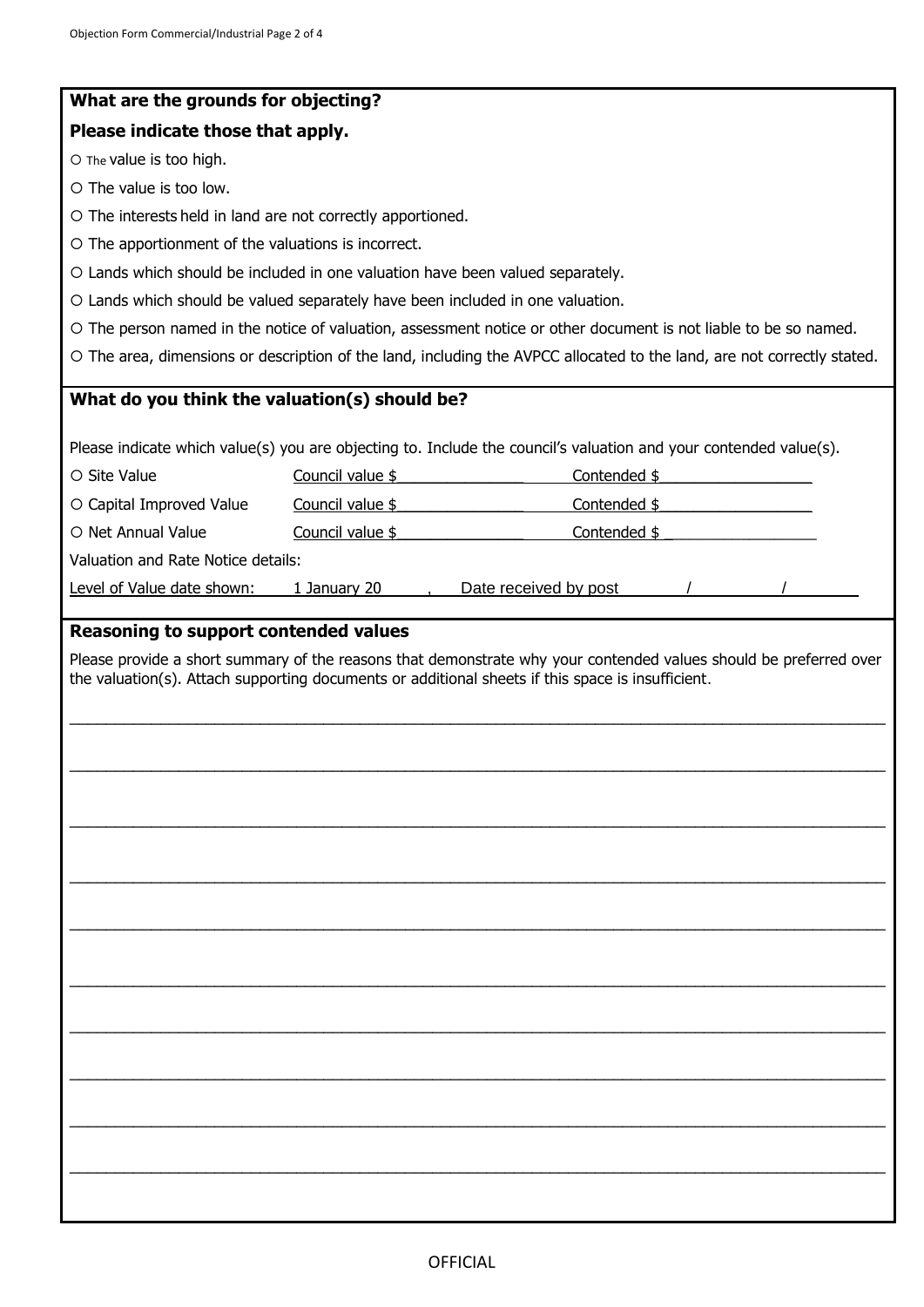## **Description Details of Subject Property**

| Land                                                                                                         |                                                                                                                                                                                                                                |                    |  |                      |                |
|--------------------------------------------------------------------------------------------------------------|--------------------------------------------------------------------------------------------------------------------------------------------------------------------------------------------------------------------------------|--------------------|--|----------------------|----------------|
|                                                                                                              | Land Area (square metres) and/or Land Dimensions                                                                                                                                                                               |                    |  |                      | metres         |
|                                                                                                              |                                                                                                                                                                                                                                |                    |  |                      |                |
| <b>Main Structure</b>                                                                                        |                                                                                                                                                                                                                                |                    |  |                      |                |
|                                                                                                              | Description Type (e.g. factory, warehouse, shop, office, etc)                                                                                                                                                                  |                    |  |                      |                |
|                                                                                                              | m <sup>2</sup><br>Gross Area<br>m <sup>2</sup> Net lettable area<br>Number of Main Rooms (excluding laundry & toilet) Number of Bathrooms                                                                                      |                    |  |                      |                |
|                                                                                                              |                                                                                                                                                                                                                                |                    |  |                      |                |
|                                                                                                              | <b>TO Steel</b>                                                                                                                                                                                                                | <b>TO Concrete</b> |  | TO Other:            |                |
|                                                                                                              | Building Condition [O Poor [O Below Average   O Average   O Good   O Excellent                                                                                                                                                 |                    |  |                      |                |
| Year Built:                                                                                                  | Tear Extended/Renovated                                                                                                                                                                                                        |                    |  |                      |                |
| <b>Renovation Description</b>                                                                                |                                                                                                                                                                                                                                |                    |  |                      |                |
| <b>Other Structures</b>                                                                                      |                                                                                                                                                                                                                                |                    |  |                      |                |
|                                                                                                              | Description experience and the property of the set of the set of the set of the set of the set of the set of the set of the set of the set of the set of the set of the set of the set of the set of the set of the set of the |                    |  |                      | m <sup>2</sup> |
| Hardstand                                                                                                    |                                                                                                                                                                                                                                |                    |  | Size $\qquad \qquad$ | m <sup>2</sup> |
|                                                                                                              | Number of car parking spaces                                                                                                                                                                                                   |                    |  |                      |                |
|                                                                                                              |                                                                                                                                                                                                                                |                    |  |                      |                |
| <b>Plant and equipment</b>                                                                                   |                                                                                                                                                                                                                                |                    |  |                      |                |
| <b>Description</b>                                                                                           |                                                                                                                                                                                                                                |                    |  |                      |                |
|                                                                                                              |                                                                                                                                                                                                                                |                    |  |                      |                |
|                                                                                                              |                                                                                                                                                                                                                                |                    |  |                      |                |
| Lease details (subject property)                                                                             |                                                                                                                                                                                                                                |                    |  |                      |                |
|                                                                                                              | Is the property $[O\text{ owner occupied, or }]$                                                                                                                                                                               | O tenanted         |  |                      |                |
| If tenanted, please complete the following information                                                       |                                                                                                                                                                                                                                |                    |  |                      |                |
| Lease commenced                                                                                              |                                                                                                                                                                                                                                |                    |  |                      |                |
| Lease term (years/months)                                                                                    |                                                                                                                                                                                                                                | Options            |  |                      |                |
| Current rent per annum \$                                                                                    |                                                                                                                                                                                                                                |                    |  |                      |                |
| Rent parable for car spaces (if separate)                                                                    |                                                                                                                                                                                                                                | <b>Options</b>     |  |                      |                |
|                                                                                                              |                                                                                                                                                                                                                                |                    |  |                      |                |
| Rental Increase amount (I.E. fixed, %CPI, other)<br>Last review date                                         |                                                                                                                                                                                                                                |                    |  |                      |                |
| Rental review frequency (I.E. Yearly)<br>Details of any incentives provided                                  |                                                                                                                                                                                                                                |                    |  |                      |                |
|                                                                                                              |                                                                                                                                                                                                                                |                    |  |                      |                |
| <b>Outgoings</b>                                                                                             |                                                                                                                                                                                                                                |                    |  |                      |                |
| <b>O Tenant pays outgoings &amp;</b><br>O Owner pays outgoings \$                                            |                                                                                                                                                                                                                                |                    |  |                      |                |
| $\circ$ other<br>Is rent at market levels? (I.E. INTER-COMPANY RENT OR SUPER FUND RENTAL)<br>O market rent 1 |                                                                                                                                                                                                                                |                    |  |                      |                |
| If you answer 'other' please provide details on a separate street.                                           |                                                                                                                                                                                                                                |                    |  |                      |                |